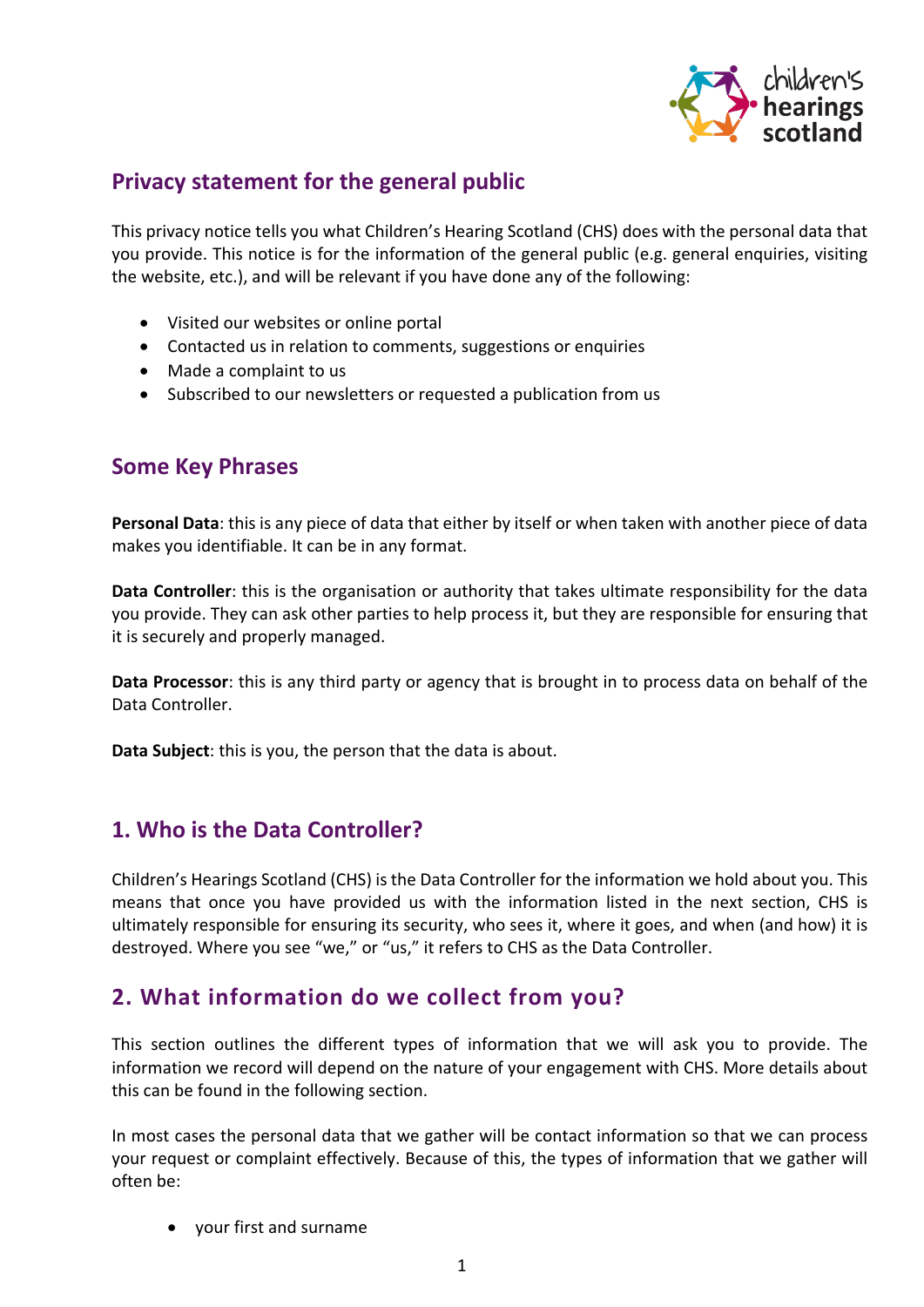

- email address
- contact information (phone number, postal address, etc.)
- date of birth

#### **Special Categories of personal data**

Although it is unlikely that we would request sensitive data in the event of a general enquiry, we do recognise that this may come up in an enquiry or complaint. These sensitive details are referred to as 'special categories,' and include the following types:

- Race and ethnic origin
- Religion
- Sexual orientation
- Physical health
- Mental health
- Trade union membership
- Political opinions or affiliation
- Biometrics (fingerprints, for example)

When we are provided with this information we make sure that additional safeguards are put in place to protect your information, and to prevent unlawful discrimination. Under data protection law you have particular rights concerning the processing of your personal data. You can find out more in our 'Your Rights' document, available [here.](https://www.chscotland.gov.uk/privacy-information/)

### **3. Why do we collect this data, and what do we do with it?**

CHS has to have a legal basis for processing your information, and as a Public Authority, CHS is required by law to maintain certain data and report on other types. Most of your personal data is processed for administrative and management purposes, to meet our obligation to you in answering your request or complaint. We approach this as delivering on a contract to answer your enquiry. Some of your personal data may be processed as part of our public task and exercise of official authority under the Children's Hearings (Scotland) Act 2011.

Wherever we process special category personal data (see section 2) it will be with your explicit consent.

### **4. Who do we share this information with?**

In order to meet our obligations to you we may have to share your information with selected partners. We will only share your data when there is a legal requirement to do so, and all partners and processing agencies are carefully vetted to ensure that they are GDPR-compliant as well. Where possible, we sign *Data Processor Agreements* with them that carefully spell out what data will be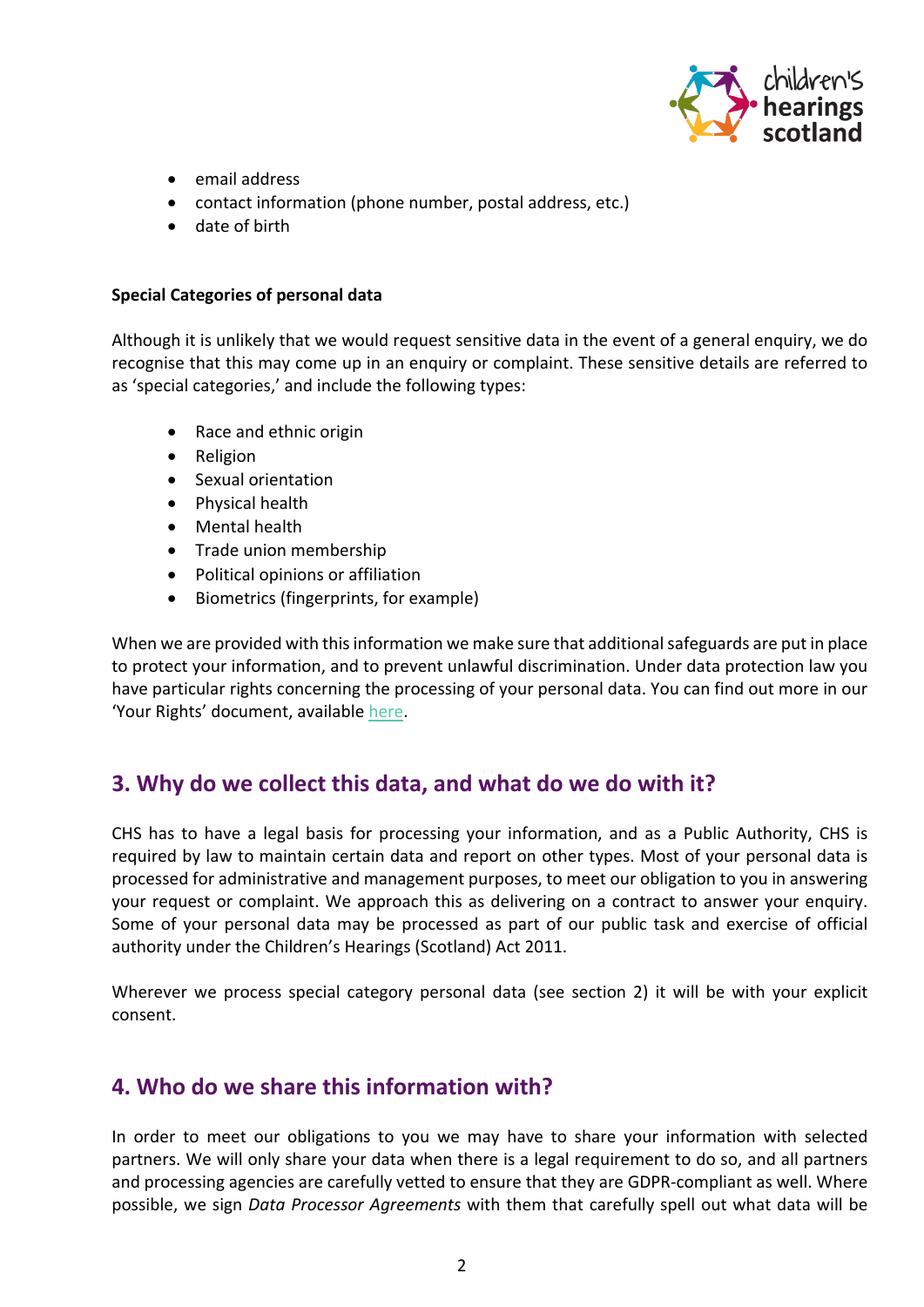

shared, for what purpose and for how long. These agreements are used to ensure that they process your data securely, and only for the purposes that we have requested.

### **We share your information with IT and Communications service providers. This is so we can contact you when required**

CHS uses Microsoft Office 365 for email communications. This is because Microsoft complies with the [Privacy Shield](https://www.privacyshield.gov/welcome) framework, a certification programme that ensures that participants based in the United States (and all of their subsidiary and partner businesses) are following UK and EU regulations when it comes to the security of personal data. When we enter your email address, we are in effect sharing your data. If you agree to receive marketing materials from us, we will share your data with Campaign Monitor, our mass communications provider. Like Microsoft, they comply with the Privacy Shield standards.

### **We share your information with National and Local Government agencies and partners. This is so we can fulfil our obligations to you**

CHS may need to share your information in order to gather the information that you have requested or to properly and effectively investigate a complaint or concern. Where possible we will remove personal data when it is not necessary for the completion of a request, for example, if you submit a Freedom of Information (Scotland) Act (FOISA) request, there is no legal requirement for CHS to share your personal details.

### **From time to time, we will share your information with lawyers commissioned by CHS to undertake work on our behalf. This is to enable them to fulfil their contracts with CHS**

When the National Convener is required to intervene or investigate complex cases, or where there may be a conflict of interest, CHS will be required to share some personal data with an external legal advisor/solicitor or investigator. When possible, you will be informed in advance of this happening, and your consent will be gathered.

## **5. How long do we keep hold of your information?**

We only keep information for as long as it is needed. For the majority of your data, this means that we destroy it after a specific period of time. There are some pieces of information that we must keep permanently, for either business continuity or historical value.

CHS operates a *Retention and Disposal Schedule* that shows exactly how long we can keep different types of information. This document also explains how we destroy different types of information, and the reason for processing the information in this way. To read this, please [click here](https://www.chscotland.gov.uk/media/2xhfwf3q/chs-retention-and-disposal-schedule.pdf)

Personal data surrounding general enquiries will be securely destroyed one year from the date of last correspondence. This means that if we reply to your request one week after you submit your enquiry, the destruction date will be one year and one week from your initial request. Data from complaints will be destroyed five years after the complaint is resolved. If within that five-year period you wish to return to the complaint, the time period starts over, and it will be five years from the date of the last correspondence on that specific complaint.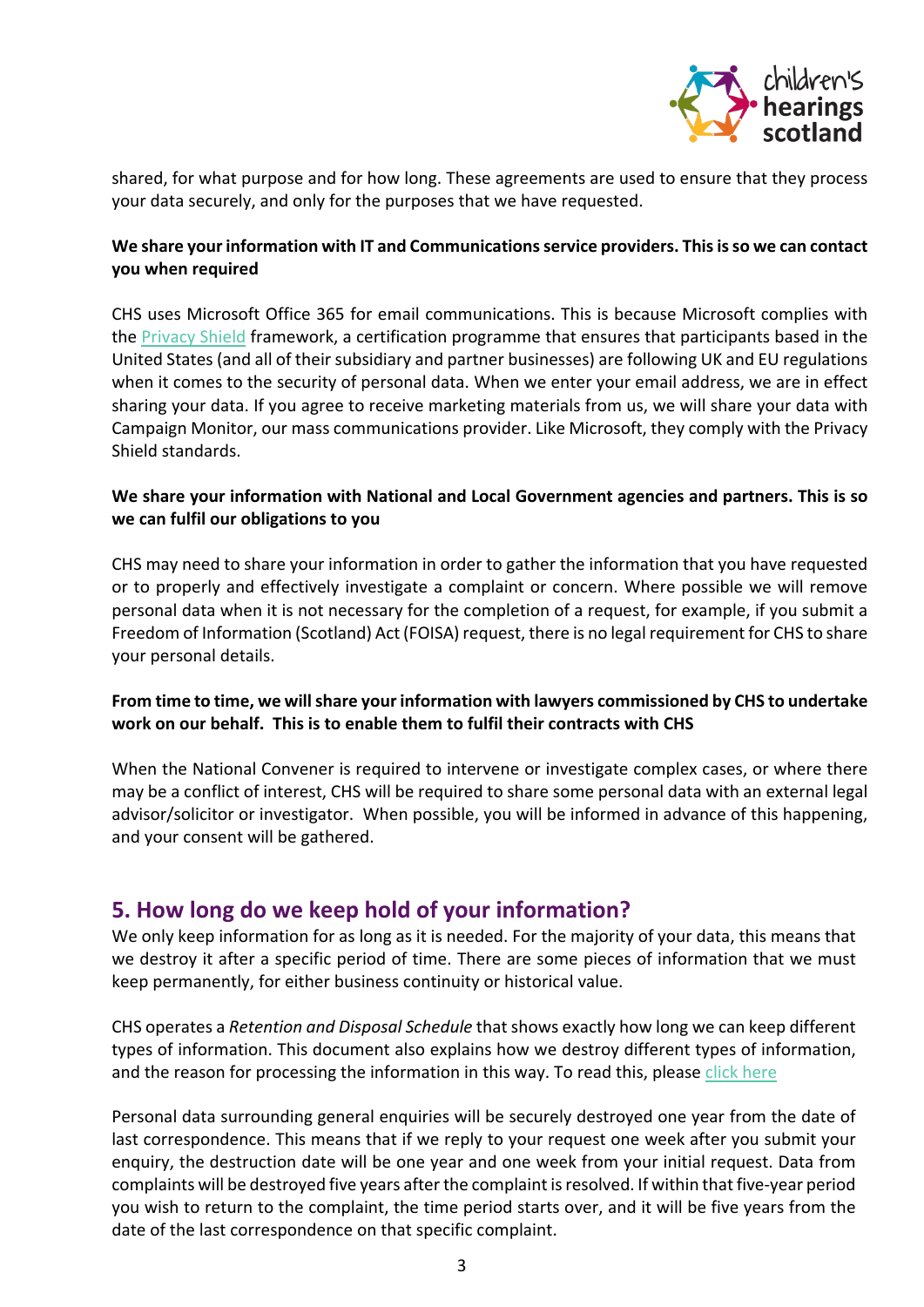

If you would like to discuss this, or would like to know more about our records retention schedule, please email us at [information@chs.gov.scot](mailto:information@chs.gov.scot)